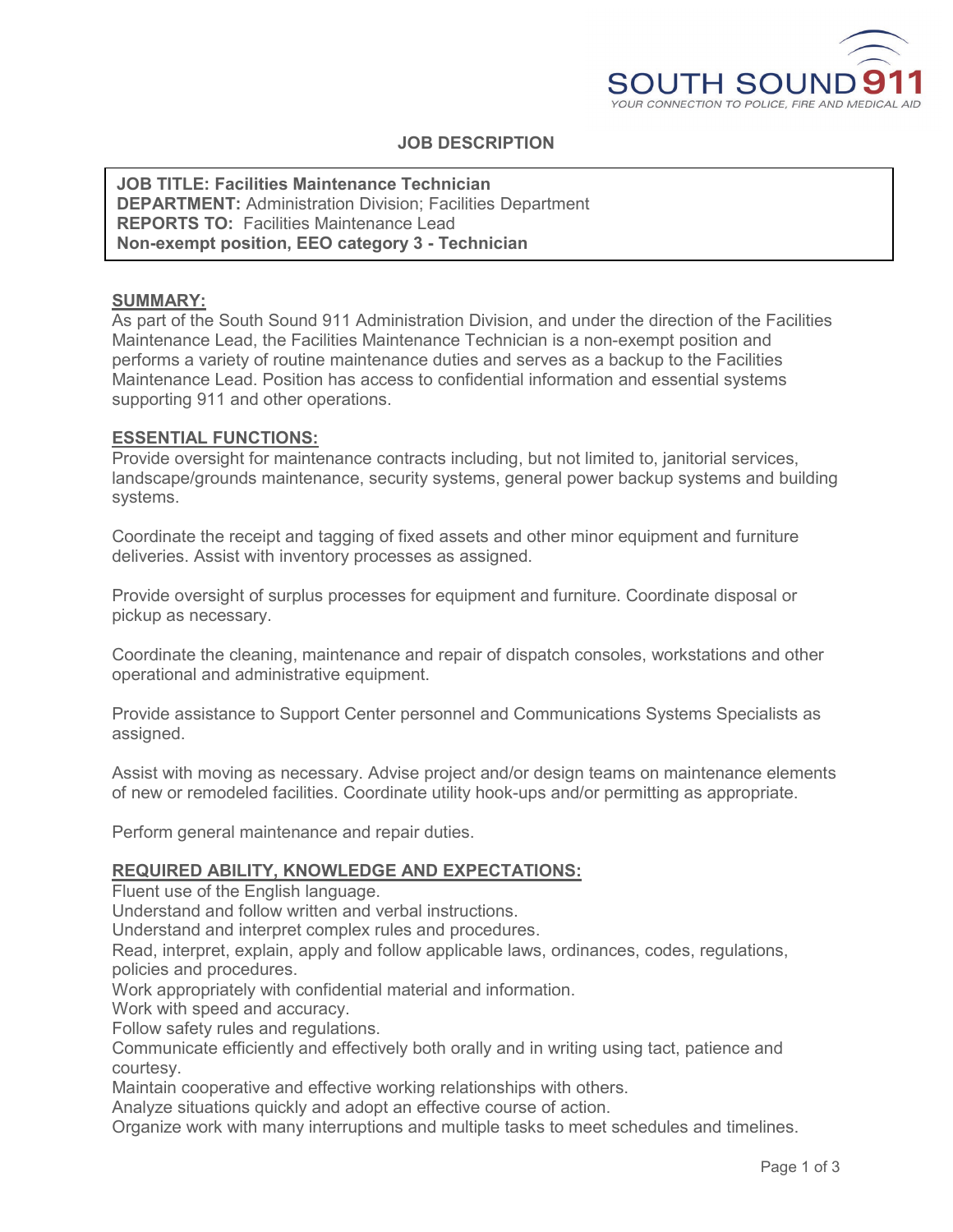

Be reliable, dependable and report for work on a consistent basis. Provide excellent customer service in a fast paced and challenging environment. Collaborate with team members and other support teams to resolve incidents and technical issues.

# **QUALIFICATIONS:**

Three years of increasingly responsible experience in maintaining facilities, systems and equipment; or any combination of relevant education and experience which would demonstrate knowledge, skill and ability to perform the essential duties.

### **LICENSES, CERTIFICATES AND OTHER REQUIREMENTS:**

Possess and maintain a valid Washington Driver's License and provide own transportation for travel to other locations, offsite meetings and occasional pickups and deliveries.

### **PHYSICAL REQUIREMENTS:**

The physical demands described here are representative of those that must be met by an employee to successfully perform the essential functions of this job. Reasonable accommodations may be made to enable individuals with disabilities to perform the essential functions.

While performing the duties of this job, the employee is regularly required to sit at a computer terminal, walk frequently both indoors and out; use hands to finger, handle, or feel and talk or hear. The employee is frequently required to reach with hands and arms. The employee is occasionally required to stand, stoop, or kneel. The employee must occasionally lift and/or move up to 35 pounds. Specific vision abilities required by this job include close vision, distance vision, peripheral vision, depth perception and ability to adjust focus.

### **WORKING ENVIRONMENT:**

Office environment with frequent interruptions. The noise level in the work environment is usually quiet. This position will interact with employees and customers on a daily basis.

### **MACHINES/TOOLS/EQUIPMENT/WORK AIDS:**

Personal computer, copy machines, telephone, fax machine, E-mail, calculators, head sets, printers.

#### **POTENTIAL HAZARDS:**

The hazards are consistent within an office environment.

### **ANALYSIS OF PHYSICAL DEMANDS OF POSITION**

| <b>Activity</b> | <b>Percentage of time</b> | <b>Activity</b>   | <b>Pounds</b> |
|-----------------|---------------------------|-------------------|---------------|
| Standing        | 25%                       | Pulling & Pushing | 35 lbs.       |
| Walking         | 25% of time               | Lifting           | $35$ lbs.     |
| <b>Sitting</b>  | 50% of time               | Carrving          | 35lbs.        |

The following abilities are required to perform the essential job functions:

| Hearing                 | Yes |
|-------------------------|-----|
| Seeing                  | Yes |
| Speaking                | Yes |
| <b>Depth Perception</b> | Yes |
| <b>Color Vision</b>     | Yes |